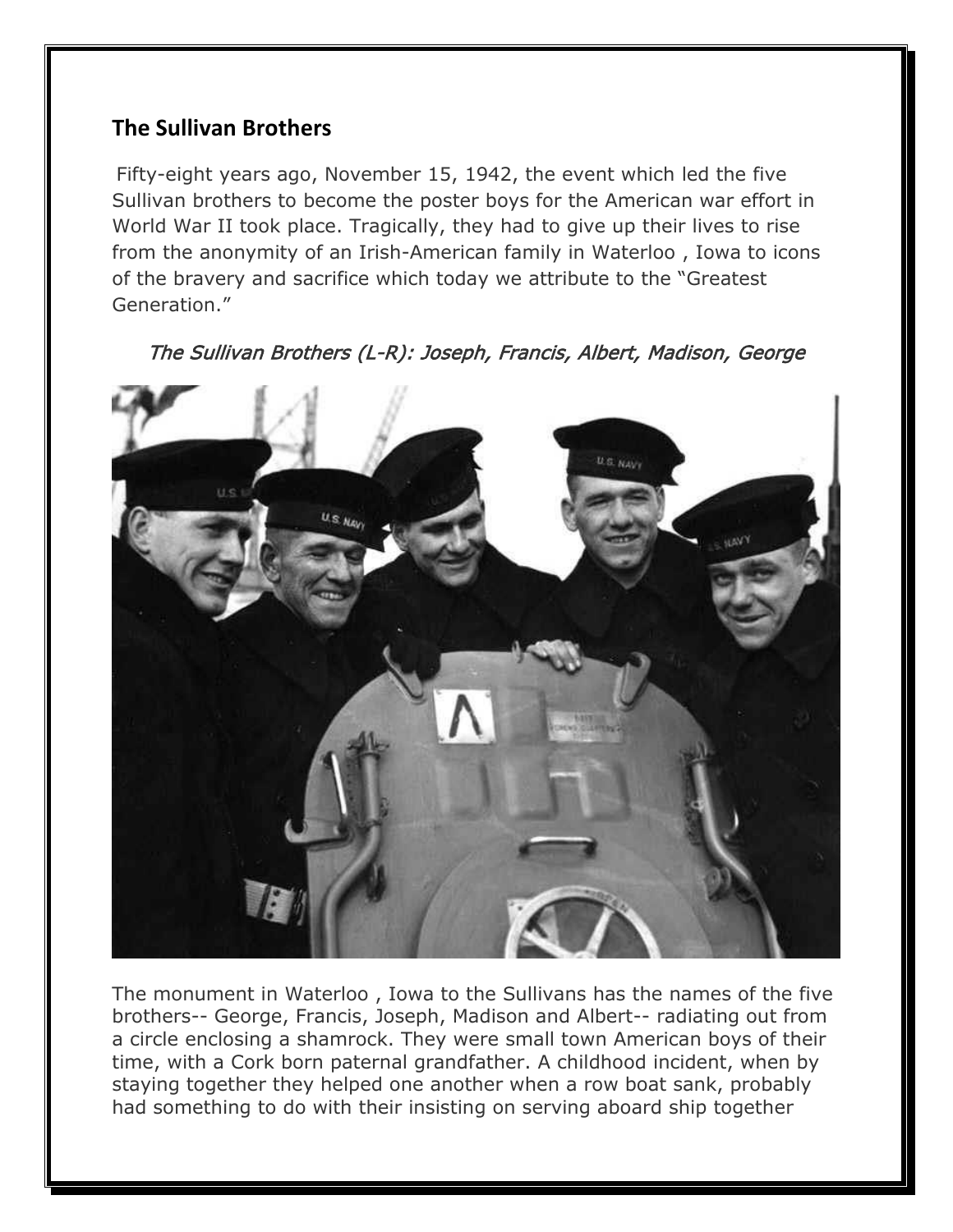when they enlisted in the Navy after the bombing of Pearl Harbor even when the Navy preferred to separate family members. Albert, the youngest (b. 1922), married at seventeen and the father of a son, could have gotten a deferment from military service but chose to defend his country and keep the Sullivan boys together. Like many of their peers, none of the Sullivan males graduated from high school-- Genevieve, their sister, did. They took to boxing after their father bought a pair of boxing gloves and told them about the great Irish boxer of their name, John L. Sullivan. In fact, George, the eldest (b. 1914), was nicknamed "John L." when he won the welterweight championship of his ship the USS *Hovey* on which he served before Pearl Harbor. They worked in factories and George and Frank (b. 1916) joined the Navy together in 1937, being discharged just six months before the December 7, 1941 attack on Pearl Harbor . And, judging from the Sullivans singing "When Irish Eyes Are Smiling" on the only audio tape available of their voices, the Sullivan brothers were proud of their Irish roots.

Less than a month had elapsed from "The Day of Infamy," Japan's attack on the American naval base at Pearl Harbor, December 7, 1941, before the five Sullivans enlisted in the Navy. On January 2, 1942 they were sent to Great Lakes Naval Training Station, Illinois for boot camp and one month later were transferred to the Brooklyn Navy Yard to be a part of the first crew of the light cruiser, the USS Juneau. The Juneau, a lightly armored anti-aircraft cruiser, was not built for the kind of action it would see in the South Pacific. Captain Lyman Knut Swensen, commander of the *Juneau*, expressed concern about the vessel's light armor, the inexperience of the crew, and the seven sets of siblings -- besides the Sullivans, there were four Rogers brothers aboard-- who were in the crew. Although it was accepted Navy policy to separate family members, there was no regulation then, nor is there now, requiring siblings to be separated. The Academy Award winning movie Saving Private Ryan reminded all of us that multiple casualties in a family is a highly sensitive issue for military officials. In fact, two of the Rogers boys were transferred from the *Juneau* before the tragedy of November 15, 1942.

In August 1942, the Sullivans and the *Juneau* were sent to the South Pacific as part of a major Navy offensive against the Japanese at Guadalcanal . The Americans wanted to seize an air base on Guadalcanal to facilitate its march to Japan. On August 7, 1942, before the arrival of the *Juneau*, the U.S. Marines conducted the first amphibious landing of the war on Guadalcanal , surprising the Japanese, who retreated. The Americans began to expand the air base, now named Henderson Field after the air field destroyed by the Japanese at Pearl Harbor , but the battle immortalized in the film Guadalcanal Diary was yet to be fought. The Japanese were determined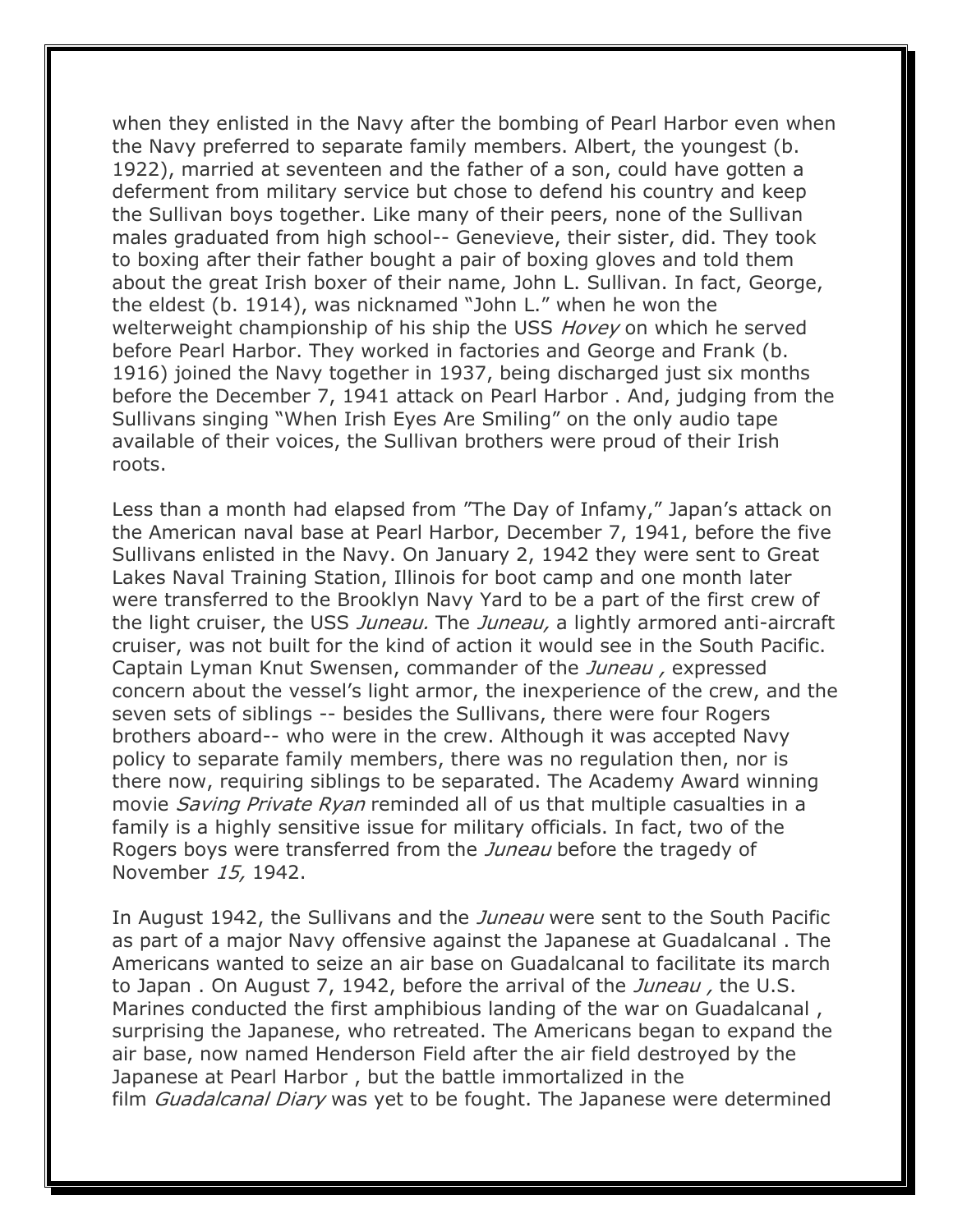to retake the field, as they felt that control of the South Pacific was at stake.

On September 11, 1942, the *Juneau* joined a twenty-one ship task force that was to bring fresh Marines of the First Marine Division to reinforce the American position on Guadalcanal . The landing was fiercely resisted by the Japanese. The *Juneau* helped to suppress Japanese air power and took on board 1900 survivors of the carrier *Wasp* which had been torpedoed by the enemy. If a carrier can be sunk by a torpedo, how can the thinly clad Juneau endure a torpedo, Capt. Swensen wondered. More examples of the effectiveness of Japanese torpedos were found in the *Juneau's* next action at the battle of Santa Cruz . The Japanese sank the carrier *Hornet*, three other war ships, and damaged the carrier *Enterprise.* The *Juneau* was credited with downing eighteen planes and helping to disable two enemy carriers while, supporting the *Hornet* and the Enterprise .



The fateful month of November 1942 arrived with Admiral Isoroku Yamamoto, the Together" Japanese Naval Commander, well along with his plan to retake Guadalcanal . He planned to land 60,000 troops and supplies to last twenty days and to destroy the air field with naval guns. Yamamoto's counterpart, Admiral William Halsey, well aware of the enemy's build-up, ordered every available ship, damaged or sea worthy, into the area. Of course, the undamaged but thinskinned Juneau was to be a part of the force to repel the Japanese.

The American armada of thirteen ships was pitted against seventeen Japanese vessels, including battleships, twenty-five torpedo planes and six Zero fighter planes. Only one plane was to escape the American planes and guns. Yamamoto sought an advantage in a surprise night engagement on the night of November 13. A chaotic battle ensued with large navy vessels firing point blank at one another, locating positions by the light of muzzle blasts. Ships fired on their own navy's ships in what one observer called "a deadly ballroom brawl after the lights were turned out." The Juneau, small compared with the ships in this battle, escaped surface fire but was blasted by a torpedo which knocked out its power supply. George Sullivan, on duty on deck, sustained a back injury while his brothers, below deck, escaped this explosion unharmed. Ironically, George's seemingly vulnerable position on deck was later to make him a temporary survivor of the *Juneau's* sinking while his brothers' "safer" positions below deck were to make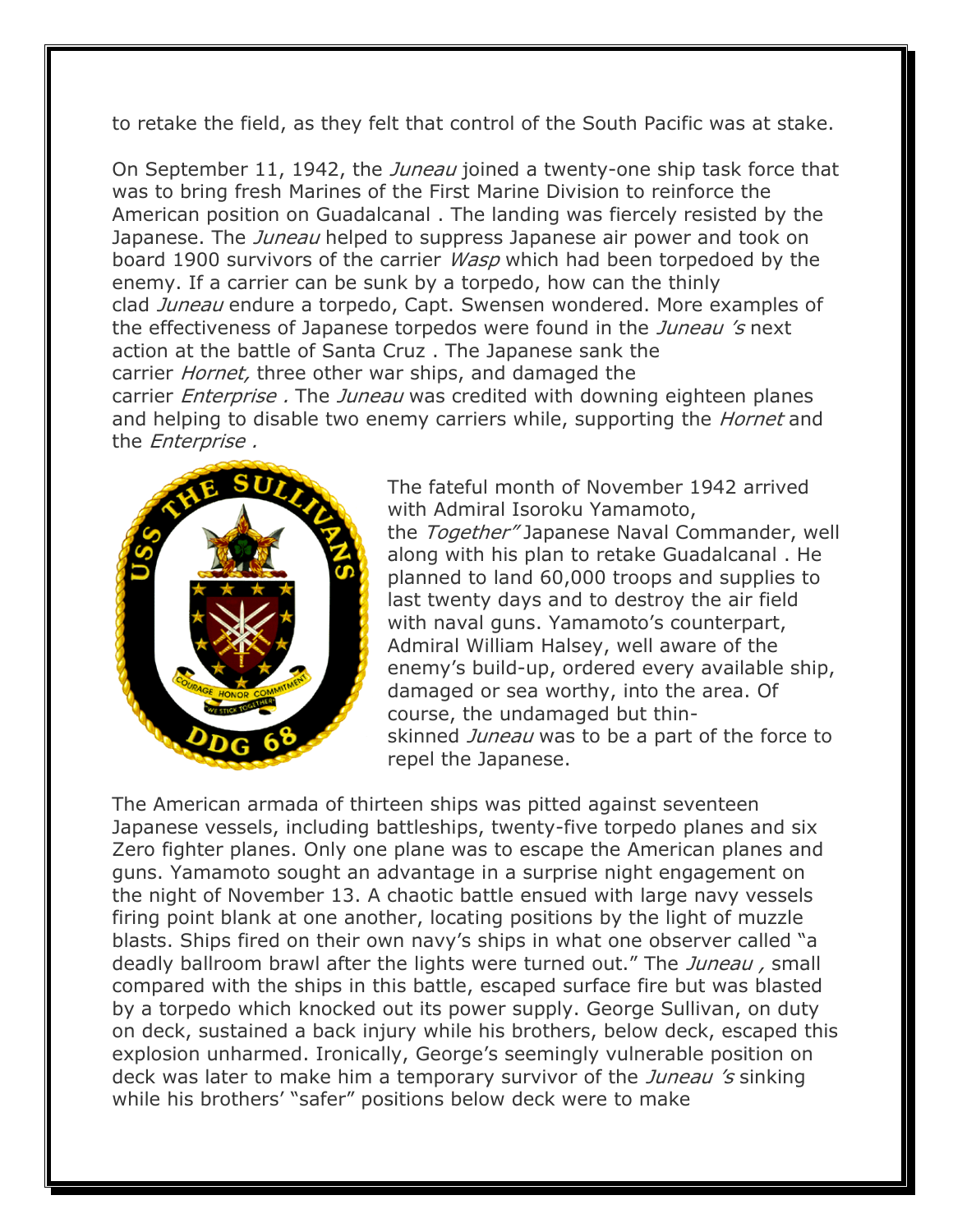the *Juneau* their coffin. The *Juneau* stayed in the battle, exchanging fire with a battleship, but was crippled and defenseless after the fierce battle for Guadalcanal , which lasted only thirty minutes, was over. The Japanese had sunk seven American ships with a loss of five of its own, but Henderson Field remained usable and Guadalcanal was still under the control of the Marines. Admiral Halsey thought that the Battle of Guadalcanal would be the turning point of the war in the Pacific.

The Sullivans and their comrades aboard the *Juneau* had helped to turn the war in the Pacific in America 's favor, but their war was soon to be over. As the *Juneau* and five other damaged ships limped toward the American base at Espiritu Santo 200 miles away, on November 15 a Japanese submarine fired two torpedos at the crippled vessels, one striking the *Juneau* with such force that it blew a forty ton, 5-inch gun more than a mile over open water. One hundred of the crew, those on deck, were hurled into the water, George Sullivan, one of them. Frank, Joseph, Madison and Albert Sullivan and about 600 of the crew of the *Juneau* went down with the ship.

The senior officer of the flotilla of injured ships did not mount a search for survivors. The Juneau, struck in its munitions section, had broken in half and sunk immediately, so the prospect for survivors was slim. Also complicating the scene was the presence of the killer sub among the remaining and weakened ships. But there were survivors, George Sullivan and about one hundred shipmates. A survivor of the *Juneau 's* sinking reports that he saw George swimming from raft to raft, wiping oil off sailors'

faces trying to find his brothers. A rescue effort was finally mounted and ten of the crew of the *Juneau* made it home, but George joined his brothers in death after having helped to turn the tide of the war.

The Sullivan family first heard rumors of the tragedy three months afier the fact. Owing to the ongoing struggle in the South Pacific, the Navy was reluctant to reveal baffle related information. It was not until August 1943 that the Navy confirmed to the Sullivans the loss of their five sons at sea. The nation mourned and President Roosevelt wrote, "The entire nation shares your sorrow." Still early in a brutal war, America had learned that triumph would come at a great cost.



the five Sullivan brothers "missing in action" off the Solomons

THEY DID THEIR PART